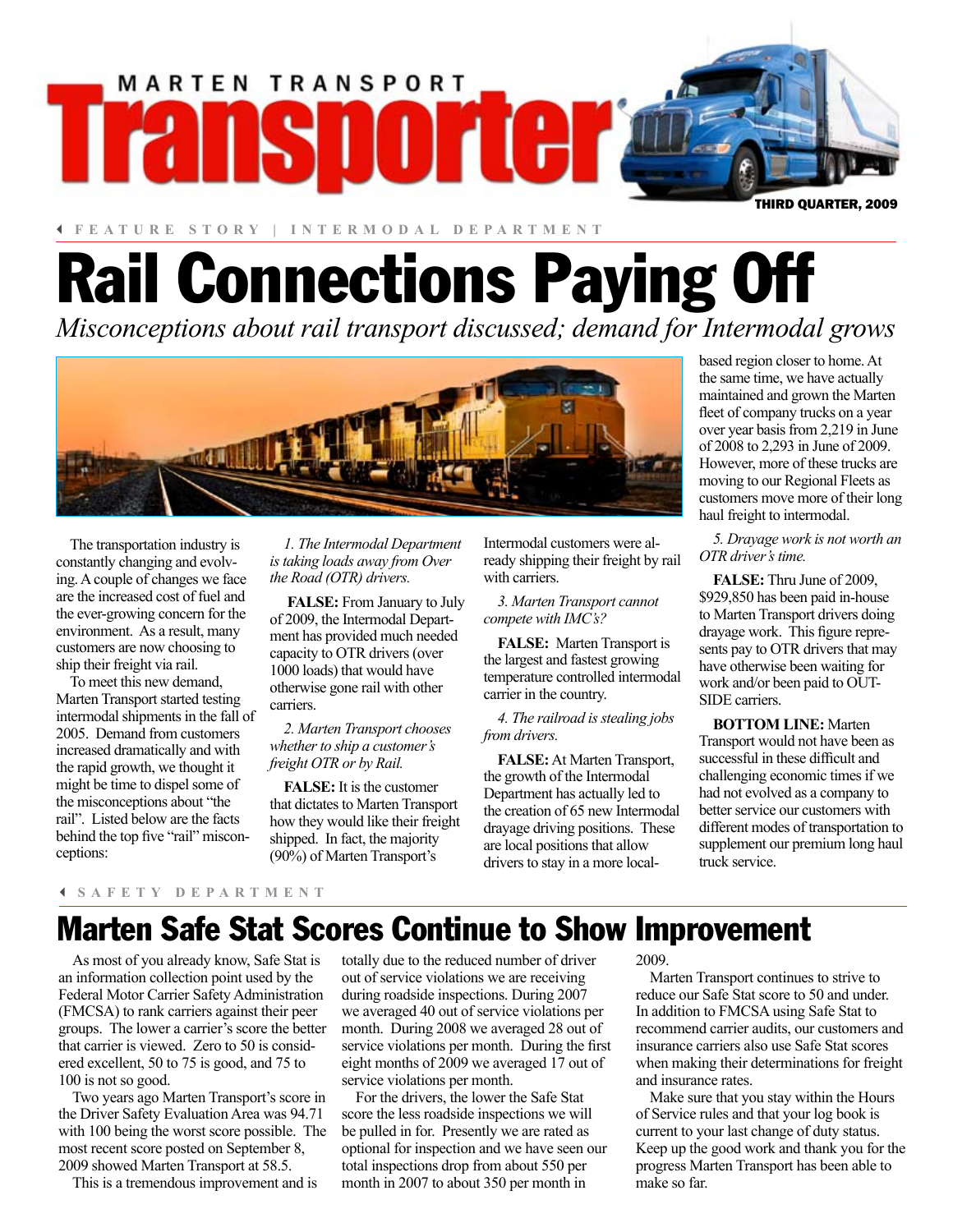#### 3 **TIP OF THE MONTH**

## Swine Flu (H1N1 Virus) and You



### **How does 2009 H1N1 virus spread?**

Spread of 2009 H1N1 virus is thought to occur in the same way that seasonal flu spreads. Flu viruses are spread mainly from person to person through coughing or sneezing by people with influenza. Sometimes people may become infected by touching something – such as a surface or object – with flu viruses on it and then touching their mouth or nose.

**What are the signs and symptoms of this virus in people?**

The symptoms of the H1N1

#### 3 **MAINTENANCE**

flu virus in people include fever, cough, sore throat, runny or stuffy nose, body aches, headache, chills and fatigue. A significant number of people who have been infected with this virus also have reported diarrhea and vomiting. Severe illness and death have occurred as a result of this virus.

### **How long can an infected person spread this virus to others?**

People infected with seasonal and 2009 H1N1 virus may be able to infect others from 1 day before getting sick to 5 to 7 days after. This can be longer

in some people, especially children and people with weakened immune systems and in people infected with the new H1N1 virus.

### **What can I do to protect myself from getting sick?**

There are everyday actions that can help prevent the spread of germs that cause respiratory illnesses like influenza.

Take these everyday steps to protect your health:

• Cover your nose and mouth with a tissue when you cough or sneeze. Throw the tissue in the trash after you use it.

• Wash your hands often with soap and water, especially after you cough or sneeze. Alcoholbased hand cleaners are also effective.

• Avoid touching your eyes, nose or mouth. Germs spread this way.

• Try to avoid close contact with sick people.

• If you are sick with flu-like illness, it is recommended that you stay home for at least 24 hours after your fever is gone, except to get medical care or for

other necessities. (Your fever should be gone without the use of a fever-reducing medicine.) Keep away from others as much as possible to keep from making others sick.

• Avoid crowds and other social gatherings.

• Be prepared. Have a supply of over-the counter medicines, alcohol-based hand rubs, tissues and other related items to avoid the need to make trips out in public while you are contagious.

In adults, emergency warning signs that need urgent medical attention include:

• Difficulty breathing or shortness of breath

• Pain or pressure in the chest or abdomen

• Sudden dizziness

• Confusion

• Severe or persistent vomiting

• Flu-like symptoms improve but then return with fever and worse cough

*Information taken from CDC, Centers for Disease Control and Prevention.*

### Insufficient Tire Pressure an Issue *Overall life and miles per gallon both reduced by operating under-inflated tires*

Proper tire inflation has become a major initiative at Marten Transport as we purchase top rated, fuel efficient tires for the fleet. Insufficient air pressure will cause lower mile per gallon performance, reduce overall tire life, and could potentially cause a safety issue. Thus, Marten Transport requires that all tractor and trailer tires be kept at 100 PSI.

Ninety percent of all tire failures are due to under-inflation. Excessive heat builds up and will cause the tire to fail which in turn decreases productivity and increases costs. In fact, operating an under-inflated tire will reduce the tire life by 22% and decrease fuel mileage by 3.1%.

Besides checking all tractor tires with a tire gauge on a daily basis to ensure each tire is

at 100 psi, also remember when hooking to a trailer that you need to check each trailer tire to ensure it is also maintained at 100 psi. A trailer needs to be pulled down the road, not dragged. Checking air pressure is a critical part of each pre-trip inspection and the responsibility of the driver. Tire air gauges are now available at all terminals.

As part of our tire pressure initiative, we are also now measuring tractor/trailer air pressure performance within our terminal network and with all our mobile service trucks. Almost all terminals are outfitted with inspection lanes and coverage will soon be expanded to seven days a week including second shift. The inspection lanes were implemented to decrease road breakdowns and increase productivity.

Thus, it is policy that all drivers go through the inspection lanes upon arrival at terminal locations. By-passing an inspection lane or dropping a trailer with under-inflated tires will be measured by our terminal service shops and mobile service trucks and that information will be sent to the Operations Department.

So remember to check all tractor/trailer tires on a daily basis using a tire gauge and maintain air pressure at 100 psi for all tires. Additionally, when arriving at a terminal, remember to go through the inspection lane and do not drop a trailer with under-inflated tires. In this economic environment we all need to step up and pay close attention to the details so we can continue to set ourselves apart from the competition.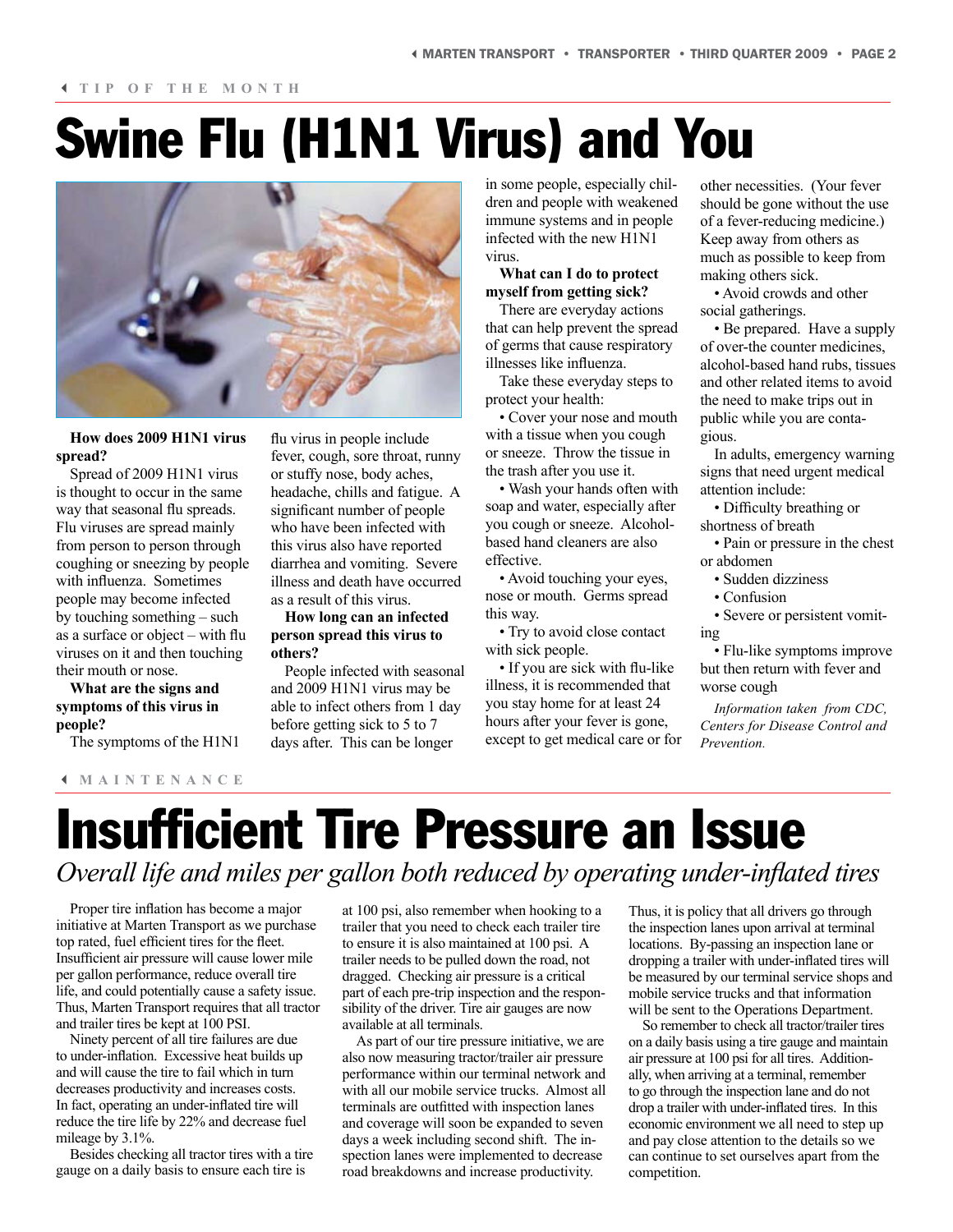4 Marten Transport has established a scholarship program to assist company employees' children who plan to pursue post-secondary education in college and vocational programs. Scholarships are offered each year for full-time study at any accredited post-secondary institution of the student's choice.

The scholarship program is administered by Scholarship Management Services, a department of Citizens' Scholarship Foundation of America, Inc. (CSFA). CSFA is a national nonprofit educational support and student aid service organization that seeks to involve and assist the private sector in expanding educational achievement. Awards are granted without regard to race, color, creed, religion, age, gender, disability or national origin.

# RANDOLPH L. MARTEN SCHOLARSHIP RECIPIENTS

### Commitment to Excellence Leads to Scholarships *Marten awards eight exceptional students with grants to help further their education*

MONDOVI -- Marten Transport, Ltd. is proud to announce the recipients of the 2009 Randolph L. Marten Scholarship Program.

In order to be eligible for this scholarship, the applicant must be a dependent child of a Marten Transport, Ltd. employee. The following recipients will receive a \$1,500.00

award to use towards furthering their education.

• Samantha R. Brown is attending the University of Kentucky in Lexington, KY. Saman-



Brown

tha's major field of study is Communications and International Studies. Samantha is the



daughter of Walter and Peggy Brown of Vine Grove, KY.

• Jan Brumec is

attending

Orange Coast College in Costa Mesa, CA. Jan's major field of

study is Business Admin-Beach, CA. Koopmans

• Alice I. Koopmans is attending California State University in Fullerton, CA. Alice will be majoring in Health Science. Alice is the daughter of Sidney and Dorothy Koopmans of LaHabra, CA.

• Brittney Kruschke is attending the Minnesota State College of

Winona, MN. Britt-

field of

diography. Brittney is

ney's major study is Ra-

Kruschke

the daughter of Lynn and John Kruschke of Osseo, WI.

• Nicole L. LeDuc will be attending the University of

Wisconsin-Eau Claire in Eau Claire, WI. Her field of study is Nursing. Nicole is the daughter of James and



Kim LeDuc of Chippewa Falls, WI. • Jacob G. McGee will be attending the University of Wisconsin-

Payne

Eau Claire in Eau Claire, WI. Jacob's major field of study will be Psychology. Jacob is the son of Robert and Dixie McGee of Mondovi, WI.

• Ryan Payne will be at-

tending the University of Wisconsin-River Falls in River Falls, WI. Ryan's major field of study is Agriculture. Ryan



is the son of Jim and Luann Payne of Eleva, WI.

• David Webb will be attending Arizona State University of Tempe, AZ. David's major field of study

is Sports Management. David is the son of Lynn and Susan Webb of Mesa, AZ. Marten



Webb

Transport, Ltd. holds a strong belief that education and hard work will make a difference in the future.

Since the inception of the Randolph L. Marten Scholarship Program, the Company has presented over 88 students with educational scholarships.

Marten Transport would like to congratulate all of the recipients on this achievement, and may they have continued success in their chosen fields of study.

istration. Jan is the son of Martin Weber and Dusanka Brumec of Huntington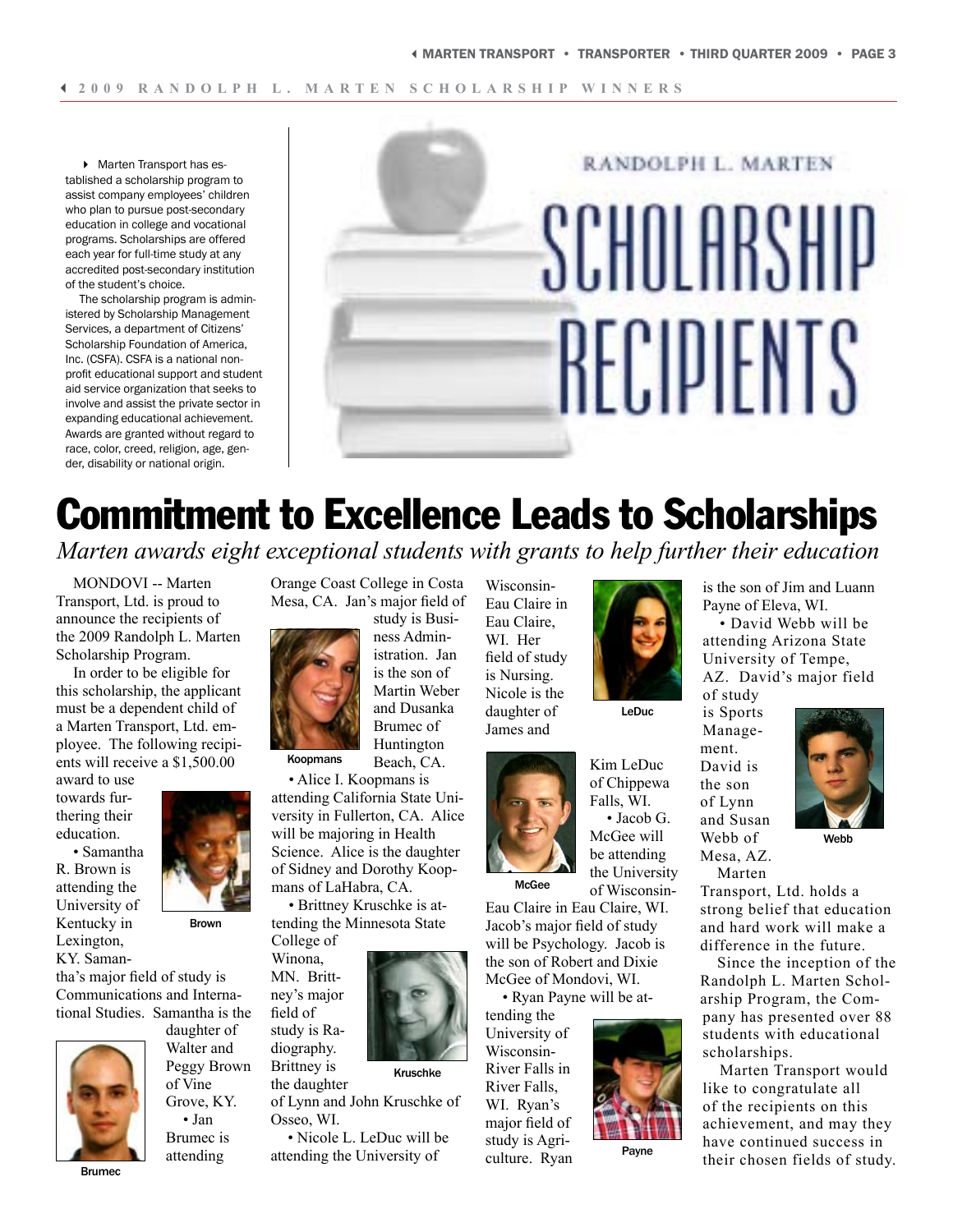# Departments Get Together

*Company Trade Show allows for information exchange*



On July 28, 2009 Marten Transport hosted its first annual Trade Show at the Plaza Hotel in Eau Claire. The event was designed to give each department and sales region a chance to share their team's current projects and goals. The event was open to all Marten employees and spouses and drew a large crowd. Many of the departments showed great creativity to attract people to their

booth. For example, Accounting used a Wii entertainment system, Logistics provided a duck pond, and Benefits used the event to sign employees up for TelaDoc. Several departments gave away items at the Trade Show through drawings or games and employees who visited every booth were entered in a drawing for a chance to win a grand prize. All the booths contained a great deal

of information about that team's contributions to Marten's continued industry leadership. The entire night was a huge success in providing not only information to our employees, but allowing people from different departments to mingle and meet each other outside of the office.

According to Jeanne Hoilien, our Sales Services Manager, "It was fun to see how each department shared their newest projects. Several employees and their spouses were able to interact and meet people they don't usually have time for at work.'

We would like to thank Jeanne and her group for the time spent to set up this event. Also a big thanks to the people who worked at the event and monitored booths. Hopefully we can turn this into an annual event that is a benefit to everyone.

### **Open** Enrollment **Scheduled**

3 **BENEFITS**

Benefit open enrollment is scheduled for November 3-13, 2009.

Open enrollment will be your opportunity to make changes to your Benefit Package. This will be the time to add benefits, drop benefits, add dependents, remove dependents, etc.

The open enrollment is not mandatory. If you do not do open enrollment, you will have the same benefits that you had in 2009, with the exception of Flex Spending.

If you had Flex Spending for 2009, you will need to do the enrollment process to have Flex Spending for 2010.

Please watch your mailbox for important information on how to enroll. The information is being mailed from the enrollment company.

### 3 **HUMAN RESOURCES**

### McBride Retires After 26 Years on the Road *Long-time Marten driver calls it a career after posting more than 3 million miles*

Bob McBride retired September 28, 2009 after being with Marten Transport for 26 years.

He is a member of the One, Two, and Three Million Mile Club, a five year Wisconsin Motor Carriers Association member and local Fairchild, WI resident.

During his retirement, Bob plans on doing a lot of four-wheeler riding, cooking for his wife Tanis, and enjoying his grandchildren.



Team Leader, Missy Anibas, presents Bob McBride with a crystal truck in recognition and thanks for his more than quarter of a century of driving service with Marten Transport.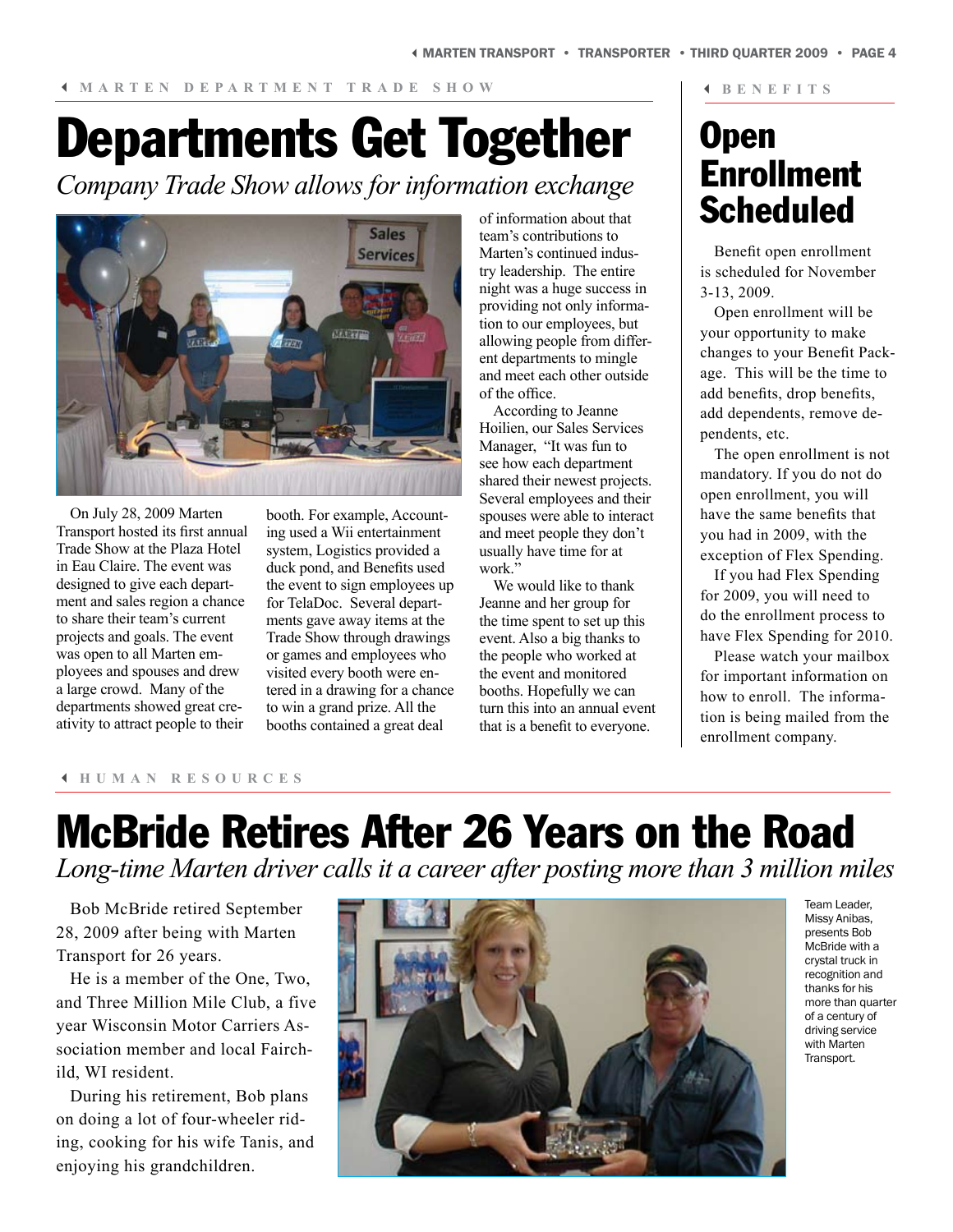### Drivers of the Month

Congratulations to the men and women below who have been selected as Drivers of the Month. Each driver receives a certificate and gift from the company store and will be acknowledged on the company web site.

#### May Honorees

Johnny Zimmerman Joe Cravillion Robert Gericke Gerald Paul Luis Jimenez Bob Oimoen Therial G. Gregory Michael Leichty Jonathon Forer Doug Hale Sandra Dash Arthur Cantu Bernie Freeman David Engle Ru Sindberg Matt Kolleng Brian Tyler Samuel Jones William Wentz Izzy Dubois

#### June Honorees

Dany Talia Tommy Walker Kenneth Deets Thomas West Mikah Shepard Robert Osorio Stephen Martin Vernon Thompson III William Moon Gregory Duroncelay Earnest Prince Brian Choi David Lippman Jimmy Bean Samuel Jones David Rowden Stephen Roberts John Crawford

#### July Honorees Joseph & Robert Martin Douglas Brown Lance Owen Charles Smith Michael Kinzie Robert Hiple Michael J. Parton Paul Hunt Randall Mowbray Earl Seay Richard Roth Phillip A. Larson Anthony Raunich Gary Naught Gerald Kidby Nick Pikios Matt Kolleng John Bradley III David Crittendon Paul Jetty Mike Beck Brian Surpass Alan McCoury

#### August Honorees

Steven & Debbie Van Dyke Damien Thomas Robert Brophy Davaris Thomas Gabriel Ramirez Leonard Shultz Pablo Waldman Jonathan Bourland Andrew Bean Jerome Joseph William Cerveny Bruce Kuhn Paul Vonblaj Gary Taylor Wesley L. Akers Don Selke William Frye Terry Standiford

#### 3 **INDIANAPOLIS TERMINAL**

# Getting to Know Indy

### *Indiana terminal shop runs two shifts, six days a week*

In case you haven't made it to the Indy terminal in a while or just haven't been able to stop by during our business hours of 7:30 a.m. - 4:30 p.m. EST, we'd like to introduce you to our staff:

**Director of Operations-Mid West -**Wade Rubin, **Employee Relations Coordinator (On Site HR rep)** - Melissa Rubin, **Dispatch (Operations)** - Scott McCowan, Jim Rosner, Jerod Aikman, Rebecca Hines, **Orientation Coordinator** - Diana Shiflet, **Administrative Assistant** - Mary Richardson.

The Indy terminal has a variety of services for our drivers including: onsite fuel, wash bay, showers, laundry facilities, and of course Transflo is located in our driver lounge. Please be sure to stop by the front office for any supplies you may need or if it's after

hours the shop can help you. The Indianapolis shop is once again running two shifts allowing us to service more trucks/trailers and get them back on the road faster.

The Indy Shop is now open: Monday-Sunday 6:00 a.m. - 2:30 a.m. Along with the new hours you may also see some new faces along with some familiar ones.

Dean Shiflet has returned to the Indy terminal as the Shop Manager. We also have four foremen in the shop: Chet Peters, Josh Netherton, Ralph Serini, and Kenny Goodman. Please remember all service at the Indy terminal is done by appointment.

To make your next visit to the Indy shop as smooth as possible, please make sure to send in a Macro 43 for service to secure an appointment.

### 3 **DRIVER AWARD**

### Contractor Wins Writing Contest



Kate Kosse, an independent contractor with Marten Transport, recently won the Mark Twain Contest that is run yearly by the Trucker's News publication for her short story, "Dark Side of the Road". Essays or stories may be submitted by truck drivers or their spouses for consideration in the Mark Twain Contest.

Although Kate has been writing poetry and short stories since the second grade, "Dark Side of the Road" was only the second writing effort that Kate had submitted for possible publication.

Kate stated she is planning to purchase a laptop computer with her \$1000 prize.

Congratulations Kate and keep up the good work on and off the road.